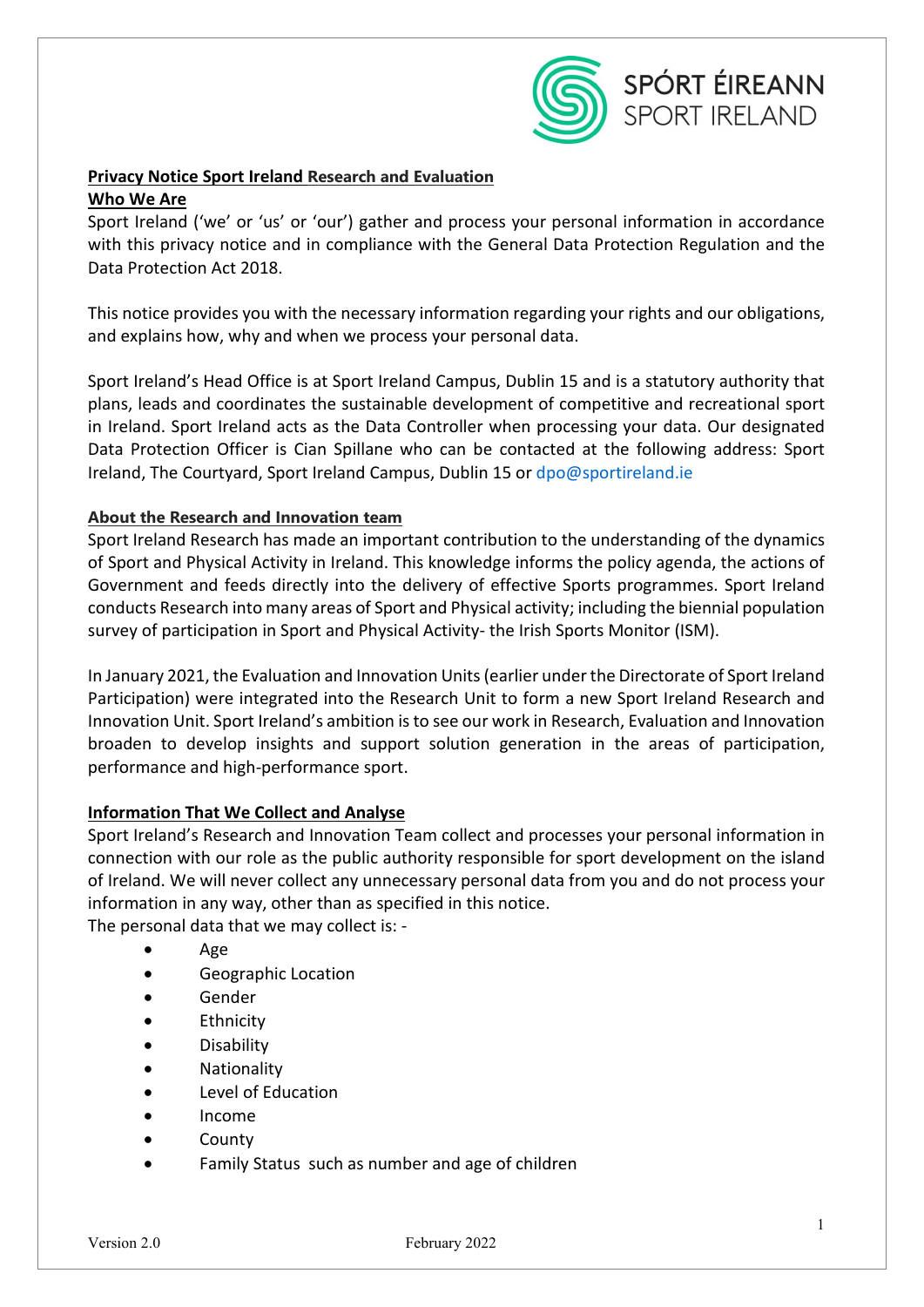

- Relationship status
- Employment status
- Sexual orientation
- Beliefs and attitudes to sport and physical activity
- Sports participation and physical activity behaviours
- Club membership
- Volunteering behaviours including coaching
- Event attendance behaviours
- Active travel behaviours

It is important to note that these are the categories of data that we may collect, these will differ depending on the project or initiative that is underway. Individual or granular personal data is never communicated or shared publicly.

## **We collect information in the below way: -**

Sport Ireland's Research and Innovation team may collect your information through your registration and completion of one of our Research/Evaluation surveys, workshops, focus groups, funding applications or where you make your personal data available to us through phone calls, emails and hard copy correspondence. Sport Ireland may also collect your information through interaction with your National Governing Body (NGB) Local Sport Partnership (LSP) or Sport Ireland recognised Funded Bodies.

### **How We Use Your Personal Data**

Sport Ireland takes your privacy very seriously and will never disclose, share or sell your data without your consent; unless required to do so by law. We only retain your data for as long as is necessary and for the purpose(s) specified in this notice. Your data will not be transferred to a Third Country (outside the EU) without your knowledge for the duration of the processing.

Sport Ireland will rely on the public authority (as per Article 6 of the GDPR) basis for collecting and processing your personal data in line with the functions outlined in the Sport Ireland Act *Section 8* (m) and (n); with reference to research with the purposes outlined below:

- To deliver large scale population surveys on participation in sport and physical activity
- To monitor and evaluate Sport Ireland's investment into sport and physical activity in the the country
- To carry out reviews/evaluations of participants'' experience of Sport Ireland funded services/programmes/initiatives
- To monitor and evaluate Sport Ireland's investment into innovation programmes for sport and physical activity
- To deliver research underpinned by questions related to behavioural science/behaviour change to progress sport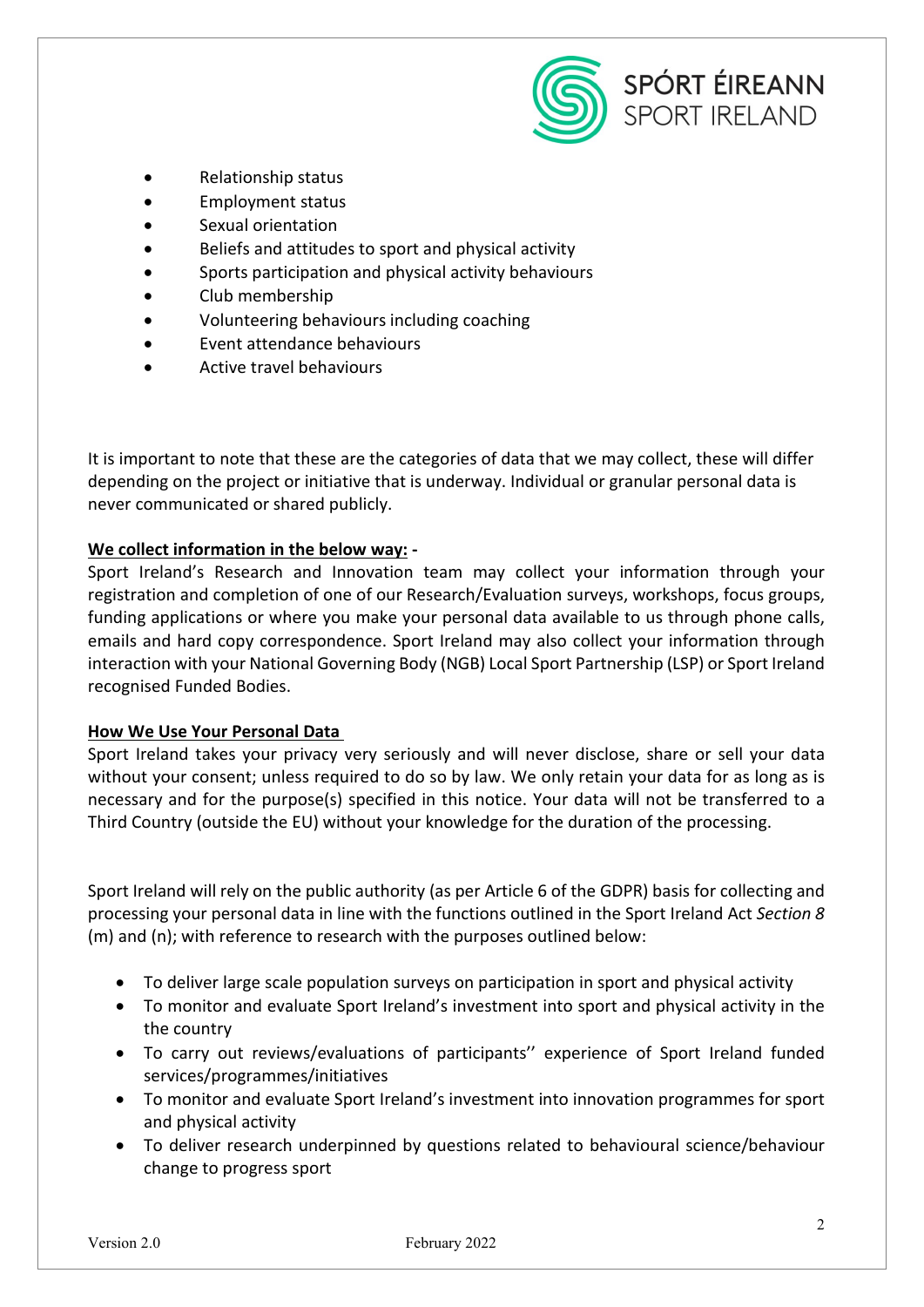

- To compile statistics for reporting, management and research purposes
- To communicate with you by post, email, and phone, including the distribution of relevant newsletters/updates and other information
- To comply with our obligations under legislation
- To enable us to contact others in the event of an emergency where the participant has supplied contact details to us

Sport Ireland will process your data in a GDPR compliant manner and in line with Sport Ireland's statutory responsibilities as a State Agency.

As per article. 8 of the GDPR Act, in relation to, the processing of the personal data of a child shall be lawful where the child is at least 16 years old. Where the child is below the age of 16 years, such processing shall be lawful only if and to the extent that consent is given or authorised by the holder of parental responsibility over the child. Where Sport Ireland process Children's Data for research or evaluation purposes they generally rely on consent of the data subject.

In relation to the CSPPA study we process based on the legitimate interest legal basis. Where Sport Ireland relies on consent of the data subject this has resulted in a lower response rate from socially disadvantaged groups. The CSPPA study has received ethical approval from the Ethics Committees of partner universities. At all times the best interest of the data subject is the paramount consideration when processing personal data for this study.

## **Your Rights**

You have the right to access any personal information that Sport Ireland processes about you and to request information about: -

- What personal data we hold about you
- The purposes of the processing
- The categories of personal data concerned
- The recipients to whom the personal data has/will be disclosed
- How long we intend to store your personal data for
- If we did not collect the data directly from you, information about the source

If you believe that we hold any incomplete or inaccurate data about you, you have the right to ask us to correct and/or complete the information and we will strive to do so as quickly as possible; unless there is a valid reason for not doing so, at which point you will be notified.

You also have the right to request erasure of your personal data or to restrict processing (where applicable) in accordance with the data protection laws; as well as to object to any direct marketing from us. Where applicable, you have the right to data portability of your information and the right to be informed about any automated decision-making we may use.

If we receive a request from you to exercise any of the above rights, we may ask you to verify your identity before acting on the request; this is to ensure that your data is protected and kept secure.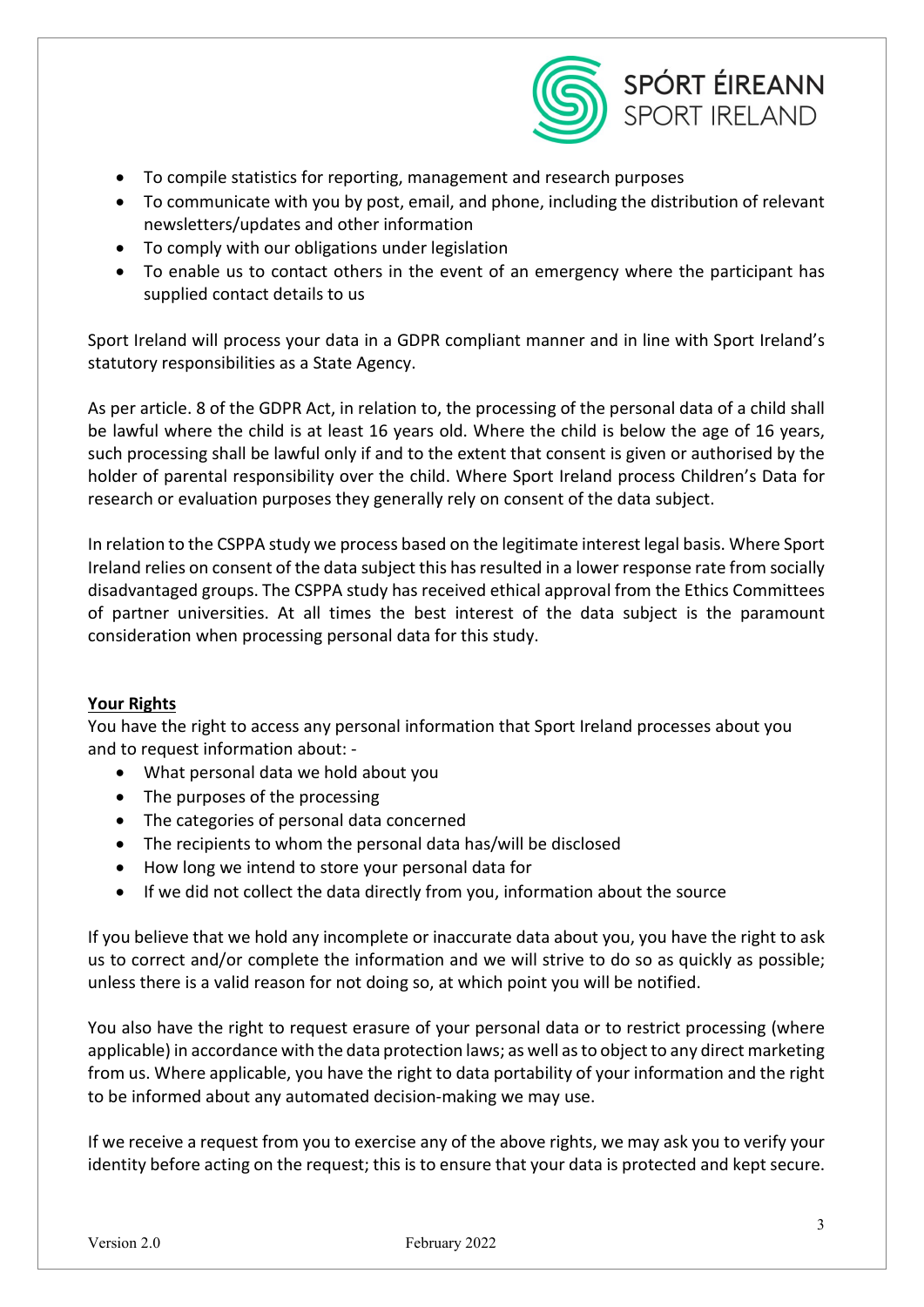

## **Sharing and Disclosing Your Personal Information**

We do not share or disclose any of your personal information without your consent, other than for the purposes specified in this notice or where there is a legal requirement. Sport Ireland uses necessary trusted and reputable Third Parties to partner with in the delivery of research and evaluation projects; however, all processors acting on our behalf only process your data in accordance with instructions from us and comply fully with this privacy notice, the data protection laws and any other appropriate confidentiality and security measures.

Sport Ireland operates a, "confidentiality net" system in which information about you is kept within the bounds of a specific network of professional staff. There are two "nets" within which information about you would be shared;

1.Third Party consultants and contractors hired to complete specific projects or services under the areas of research, evaluation, and innovation on behalf of the Research and Innovation Unit.

2. Other relevant units within Sport Ireland outside of the Research and Innovation Unit. E.g. High Performance Research may be shared with the High Performance Unit and the Sport Ireland Institute

Information will be exchanged with staff relevant to the specific project or service only and all members of the team are aware of the confidential nature of the information being exchanged and operate in a best practice environment.

Sport Ireland may also share aggregate data, where necessary, proportionate and relevant, with the following external organisations;

- Government Departments
- State agencies e.g. Quality and Qualifications Ireland, Local Sport Partnerships
- Third level institutions:
- Software Providers: Software providers or service providers performing administrative functions on behalf of Sport Ireland
- Third parties: Companies or organisations providing specific services to, or on behalf of Sport Ireland

### **Safeguarding Measures**

Sport Ireland takes your privacy seriously and takes every reasonable measure and precaution to protect and secure your personal data. We work hard to protect you and your information from unauthorised access, alteration, disclosure or destruction and have several layers of security measures in place, including measures such including but not limited to: SSL, TLS, encryptions, pseudonymisation, restricted access, IT authentication, firewalls, anti-virus/malware.

#### **Consequences of Not Providing Your Data**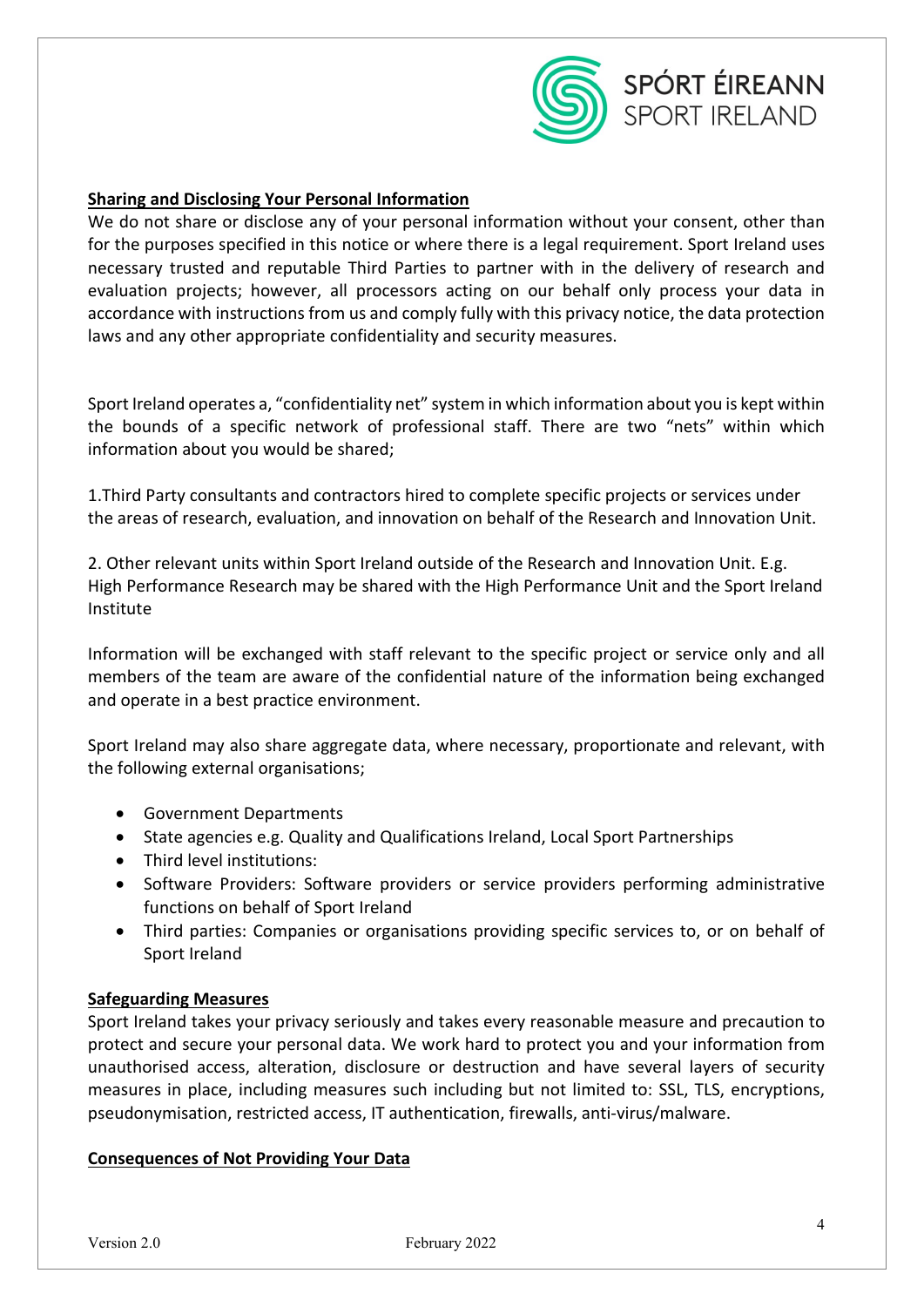

You are not obliged to provide your personal information to Sport Ireland. Not providing your information does not preclude you from participating in Sport Ireland funded programmes or initiatives.

### **How Long We Keep Your Data**

All the personal data that we collect and hold is kept in accordance with our retention policy. This policy is guided by the legislative and regulatory frameworks we are subject to and helps us to ensure that we do not keep personal data for longer than is necessary for the purpose(s) it was collected for.

### **Sport Ireland Data Protection Officer**

Cian Spillane Sport Ireland The Courtyard Sport Ireland Campus Blanchardstown Dublin 15 Tel: 01 8608800 [dpo@sportireland.ie](mailto:dpo@sportireland.ie)

### **Complaints**

If you are dissatisfied with a response that you receive with regard to data privacy, you have the right to make a complaint to the Data Protection Commissioner:

### **Data Protection Commissioner**

Canal House Station Road Portarlington Co Laois R32 AP23 **Lo Call: 1890 252 231 Email**: [info@dataprotection.ie](mailto:info@dataprotection.ie)

#### **Updates**

Sport Ireland will review this policy annually or as required. We would recommend that you review this policy periodically for the latest privacy information and would ask that you advise us of any changes to your personal data so that we can ensure that it is accurate and up to date.